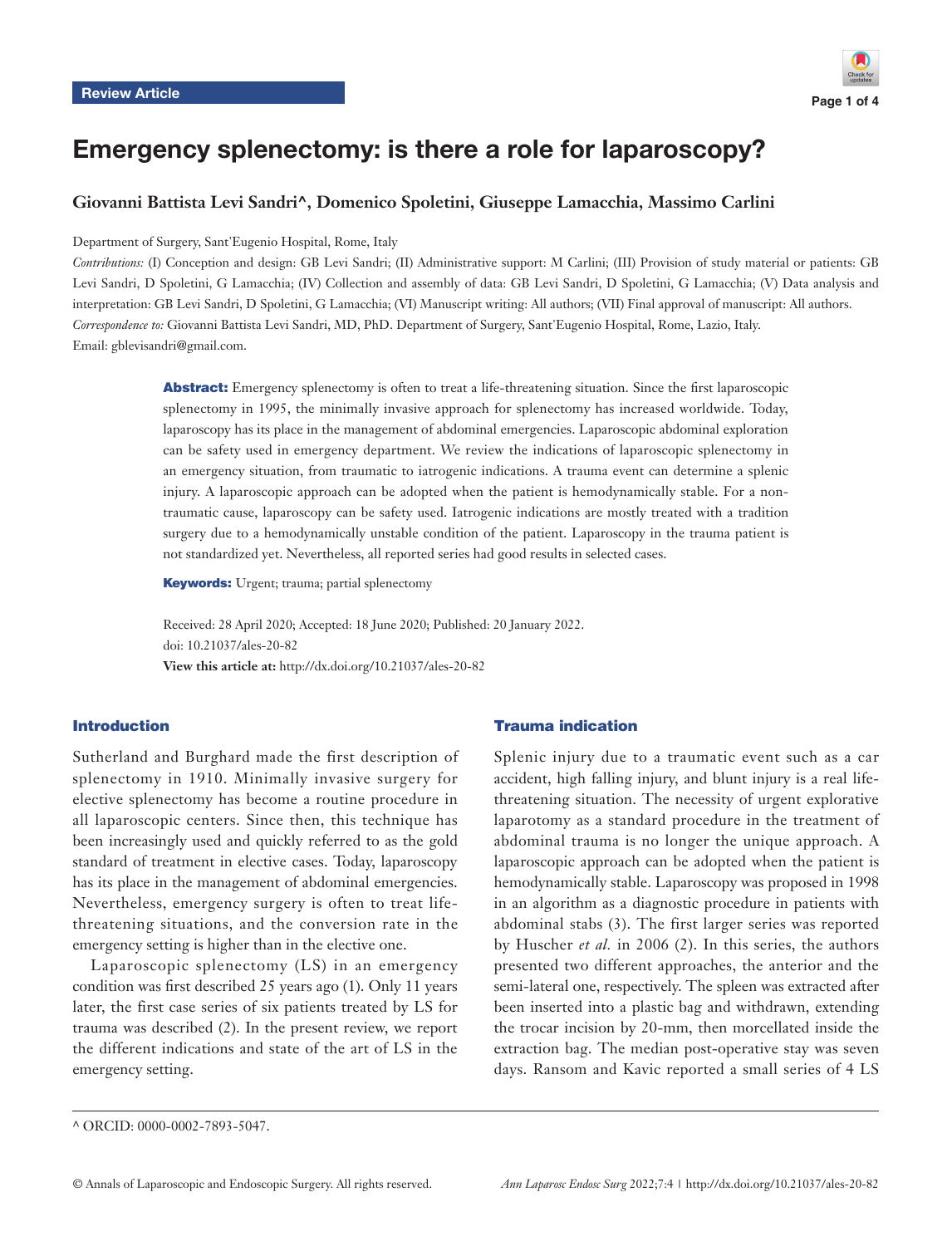for continued hemorrhage postembolization bleeding (4). Carobbi *et al.* reported a series of 10 consecutive cases of LS in post-traumatic patients (5). They reported a median time of 17 min to reach hemostasis, with a median of 2 blood transfusion and a length of hospital stay of 4 days. The specimen was removed fragmented in a plastic bag through the 12-mm port site.

In 2015, a comparative study between 19 open versus 23 LS for spleen trauma demonstrated good results in terms of paralytic ileus and bed rest time for the laparoscopic group. However, higher operative time was observed (6). Huang and colleagues compared eleven cases of LS in hemodynamically stable patients with 41 open splenectomies (7). They observed the same results of previous studies, no difference in terms of complications or mortality and longer operative time for the laparoscopic group. Moreover, several single cases of LS in traumatic patients are reported: the utility of minimally invasive surgery in a Jehovah's Witness patient (8); the technical possibility to use a single port for LS (9); in a pregnant patient (10). All studies conclude the safety and feasibility of a minimally invasive approach in traumatic patients provided hemodynamic stability.

# Non-traumatic

A non-traumatic condition is a rare indication for emergency splenectomy. We found only case reports in the literature. One of the most common causes is a wandering spleen. Wandering organ is an extremely rare condition defined as a freely mobile organ in the peritoneal cavity secondary to a lack of peritoneal attachments (11). Clinical presentations vary from asymptomatic incidental discovery to a life-threatening acute abdomen (12). The torsion of the splenic pedicle can impair blood the flow through the spleen and, in the worst cases, an ischemic spleen. Provided the hemodynamically stability of the patient, laparoscopy is the most desirable approach if splenectomy is required (13,14). In all cases, no major complication or mortality was reported.

A very rare indication is primary abdominal pregnancy. The liver and the spleen are favorable for implantation because of their flat shape, and abundant blood flow, which make them easily reached by the fertilized ovum. However, in those cases, organ rupture is frequent. Contrariwise to the wandering spleen, splenic pregnancy is associated with hemoperitoneum (15,16). A singular case of hereditary spherocytosis has been described to turn into an emergency during pregnancy and treated with a laparoscopic approach. The difficulty of this

case was the pregnancy and morbid obesity of the patient. No complication has been reported (17).

A spleen rupture can be caused by tumoral mass. A case of LS has been described for metastatic choriocarcinoma (18).

# **latrogenic**

Iatrogenic splenic injury during general surgery is a recognized complication increasing operation time and hospitalization that results in an increased risk of morbidity and mortality. However, in the present review, we will not report cases during abdominal surgery. Many cases of iatrogenic spleen injury during endoscopic procedures have been described. Not only, but in different medical procedures such as cases related to upper gastrointestinal procedures, during endoscopic retrograde cholangiopancreatography, percutaneous nephrolithotomy, vascular operations involving abdominal aorta, gynecological operation, left lung biopsy, chest drain, very rarely spinal surgery and even cardiopulmonary resuscitation have been described (19). However, in most reported cases, patients were treated with an open approach due to a hemodynamically unstable condition and, in some cases, after resuscitation maneuvers. Few LS cases are reported after screening colonoscopy.

Authors have underlined the timing of the diagnosis for a possible minimally invasive approach (20,21).

#### Partial laparoscopic splenectomy

In the last years parenchyma sparing splenic resections have been reported to decrease the post-splenectomy patient's morbidity (22).

In 1995, Poulin *et al.* (1) reported the first case of partial LS for a ruptured spleen. With 21 cases of partial LS for a ruptured spleen, Li and colleagues reported the larger experience to date (23). The authors used four trocars in all cases and had two conversions to full LS. They had no difference in morbidity between partial LS and full LS. The main technical difficulty for partial LS is the risk of intraoperative and/or postoperative bleeding. In emergency cases, the hemoperitoneum may increase the difficulties to control bleeding caused by the spleen rupture. The challenge is mainly related to specific vascular anatomy.

#### **Conclusions**

Minimally invasive splenectomy is increasingly used in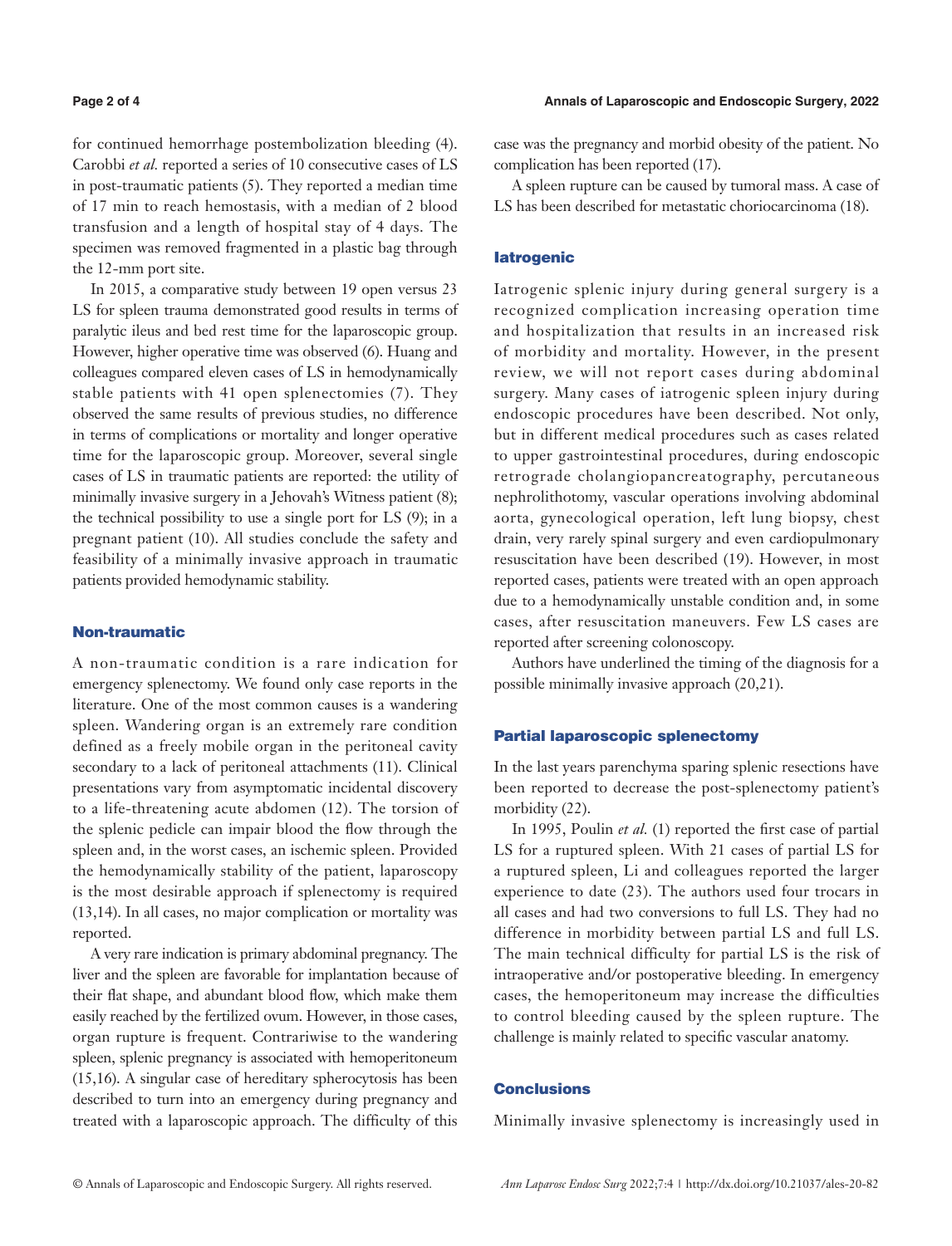#### **Annals of Laparoscopic and Endoscopic Surgery, 2022 Page 3 of 4**

emergency cases. The main contraindication is the unstable hemodynamic condition of the patient. Emergency splenectomy is a life-threatening condition. Laparoscopy in the trauma patient is not standardized yet. Nevertheless, all reported series had good results in selected cases.

### Acknowledgments

*Funding:* None.

### **Footnote**

*Provenance and Peer Review:* This article was commissioned by the editorial office, *Annals of Laparoscopic and Endoscopic* Surgery for the series "Minimally Invasive Spleen Surgery". The article has undergone external peer review.

*Conflicts of Interest:* All authors have completed the ICMJE uniform disclosure form (available at [https://ales.amegroups.](https://ales.amegroups.com/article/view/10.21037/ales-20-82/coif) [com/article/view/10.21037/ales-20-82/coif\)](https://ales.amegroups.com/article/view/10.21037/ales-20-82/coif). The series "Minimally Invasive Spleen Surgery" was commissioned by the editorial office without any funding or sponsorship. GBLS and MC served as the unpaid Guest Editors of the series. GBLS serves as an unpaid editorial board member of *Annals of Laparoscopic and Endoscopic Surgery* from June 2019 to May 2021. The authors have no other conflicts of interest to declare.

*Ethical Statement:* The authors are accountable for all aspects of the work in ensuring that questions related to the accuracy or integrity of any part of the work are appropriately investigated and resolved.

*Open Access Statement:* This is an Open Access article distributed in accordance with the Creative Commons Attribution-NonCommercial-NoDerivs 4.0 International License (CC BY-NC-ND 4.0), which permits the noncommercial replication and distribution of the article with the strict proviso that no changes or edits are made and the original work is properly cited (including links to both the formal publication through the relevant DOI and the license). See: [https://creativecommons.org/licenses/by-nc-nd/4.0/.](https://creativecommons.org/licenses/by-nc-nd/4.0/)

#### **References**

1. Poulin EC, Thibault C, DesCoteaux JG, et al. Partial laparoscopic splenectomy for trauma: technique and case report. Surg Laparosc Endosc 1995;5:306-10.

- 2. Huscher CG, Mingoli A, Sgarzini G, et al. Laparoscopic treatment of blunt splenic injuries: initial experience with 11 patients. Surg Endosc 2006;20:1423-6.
- 3. Hallfeldt KK, Trupka AW, Erhard J, et al. Emergency laparoscopy for abdominal stab wounds. Surg Endosc 1998;12:907-10.
- 4. Ransom KJ, Kavic MS. Laparoscopic splenectomy for blunt trauma: a safe operation following embolization. Surg Endosc 2009;23:352-5.
- 5. Carobbi A, Romagnani F, Antonelli G, et al. Laparoscopic splenectomy for severe blunt trauma: initial experience of ten consecutive cases with a fast hemostatic technique. Surg Endosc 2010;24:1325-30.
- 6. Ermolov AS, Tlibekova MA, Yartsev PA, et al. Laparoscopic Splenectomy in Patients With Spleen Injuries. Surg Laparosc Endosc Percutan Tech 2015;25:483-6.
- 7. Huang GS, Chance EA, Hileman BM, et al. Laparoscopic Splenectomy in Hemodynamically Stable Blunt Trauma. JSLS 2017;21:e2017.00013.
- 8. Ayiomamitis GD, Alkari B, Owera A, et al. Emergency laparoscopic splenectomy for splenic trauma in a Jehovah's Witness patient. Surg Laparosc Endosc Percutan Tech 2008;18:626-30.
- 9. Fan Y, Wu SD, Siwo EA. Emergency transumbilical single-incision laparoscopic splenectomy for the treatment of traumatic rupture of the spleen: report of the first case and literature review. Surg Innov 2011;18:185-8.
- 10. Rolton DJ, Lovegrove RE, Dehn TC. Laparoscopic splenectomy and diaphragmatic rupture repair in a 27 week pregnant trauma patient. Surg Laparosc Endosc Percutan Tech 2009;19:e159-60.
- 11. Bruneau A, Levi Sandri GB, Rayar M, et al. Abdominal Pain due to a Wandering Liver. J Gastrointest Surg 2017;21:923-5.
- 12. Nastiti NA, Niam MS, Khoo PJ. Emergency laparoscopic splenectomy for torsion of wandering spleen in a geriatric patient: A case report. Int J Surg Case Rep 2019;61:91-5.
- 13. Rizzuto A, Di Saverio S. Laparoscopic splenectomy for a simultaneous wandering spleen along with an ectopic accessory spleen. Case report and review of the literature. Int J Surg Case Rep 2018;43:36-40.
- 14. Viana C, Cristino H, Veiga C, et al. Splenic torsion, a challenging diagnosis: Case report and review of literature. Int J Surg Case Rep 2018;44:212-6.
- 15. Julania S, Tai R. Heterotopic simultaneous splenic and intrauterine pregnancy after spontaneous conception and review of literature. J Obstet Gynaecol Res 2013;39:367-